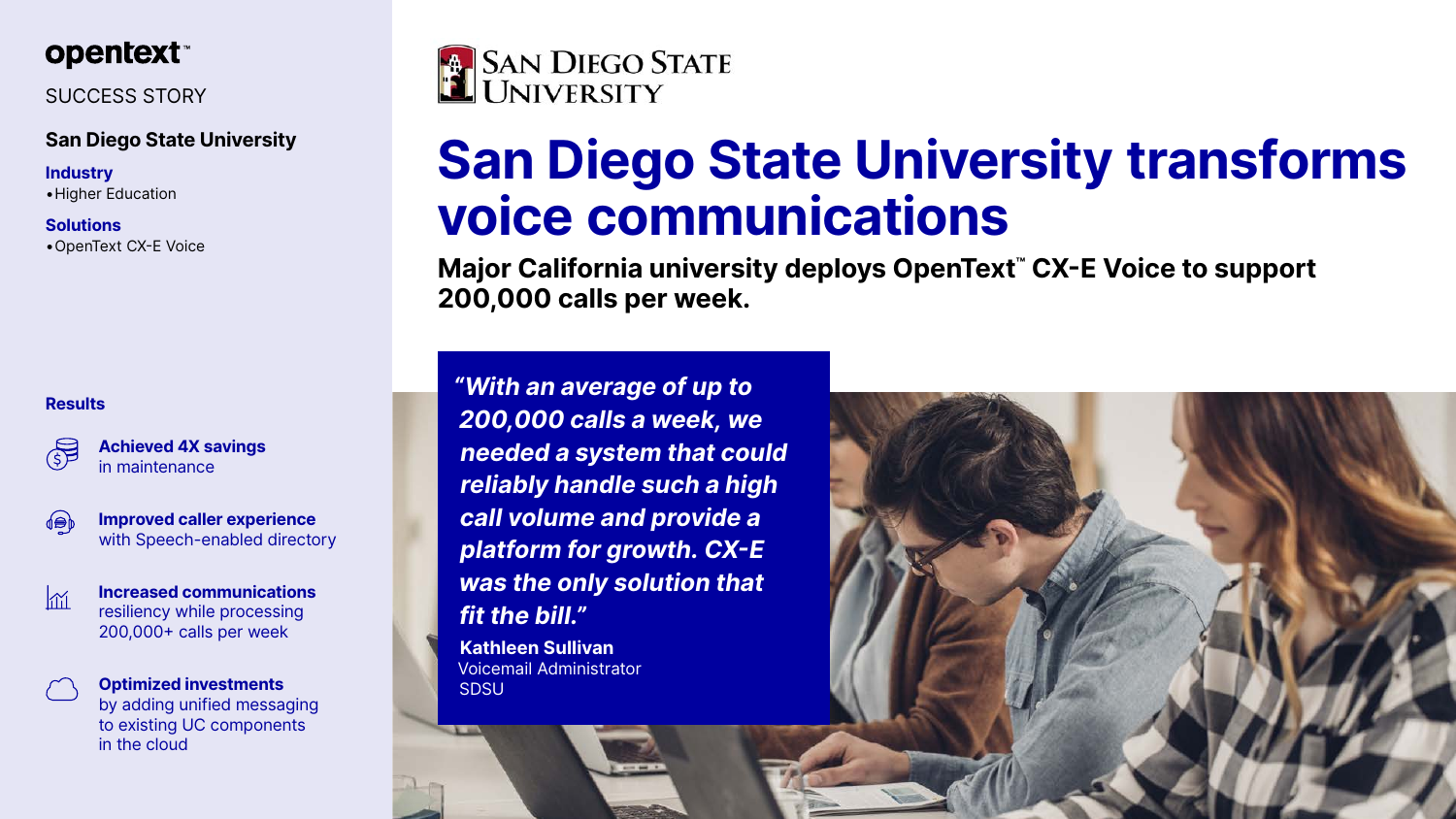#### San Diego State University transforms voice communications

**With an enrollment of 34,000 students, San Diego State University (SDSU) is the largest university in San Diego, as well as the oldest and one of the largest in the 23 campus California State University (CSU) system. As a leading public research university, SDSU employs 9,600 faculty and staff with 188 degree programs offered across more than 90 schools, departments and programs.**

**opentext™** 

SDSU had an outdated Octel Aria voicemail system in an environment distributed across its main campus and several remote locations. Once that system was announced 'end of life,' SDSU sought to acquire a next generation voice communication solution that would seamlessly integrate with their existing telephony and email infrastructure, deliver advanced mobility and business process automation capabilities, and provide the highest resiliency to support their high call volume.

As with many large universities, SDSU receives a high volume of calls. In fact, during busy times, the greatest call volume comes from student services like enrollment (admission, advising, etc.), financial aid, and account services (collections, cashiers, loan disbursement, etc.). With such a high level of activity, it was essential that SDSU select a solution that could handle its mission critical voice application requirements.

SDSU opened a bid process and considered alternatives from Avaya®. The OpenText<sup>™</sup> CX-E Voice solution had a great reputation and was highly recommended by trusted university peers. *"With an average of up to 200,000 calls a week, we needed a system that could reliably handle such a high call volume and provide a platform for growth. CX-E was the only solution that fit the bill,"* said Kathleen

Sullivan, SDSU Voicemail Administrator. Additionally, CX-E had an Octel TUI (telephone user interface) that would allow for easy migration and minimal retraining for SDSU's end users. CX-E also offered an extensive set of next generation mobility and business process features on a highly scalable and resilient platform architecture designed for maximum uptime. These attributes tipped the scales in favor of CX-E.

#### **A smooth transition**

SDSU's transition to CX-E was smooth and painless. Notices were sent to all faculty and staff, giving them warning of the change with highlights of the new features. Thanks to the Octel TUI, the transition was so seamless that only a handful of users signed up for the free training session.

#### **The right interoperability to support UC components in the cloud**

In addition to upgrading their voice application solution, SDSU also gained an extensive list of new features. Unified messaging had been top of SDSU's wish list, but they needed a solution that could integrate with Google™ Gmail™ . SDSU's hybrid cloud approach to implementing UC was not a problem, as CX-E is designed to deliver unified messaging to any email system (on-premises or in the cloud).

*"We were very impressed with CX-E's flexibility to integrate with our Google Gmail email system and make messages accessible through mobile devices or a web client. It was just so easy,"* said Riny Ledgerwood, SDSU Director of Voice Services and ATI.



## *"We reaped 4 times savings in maintenance."*

#### **Riny Ledgerwood**

Director of Voice Services & ATI SDSU